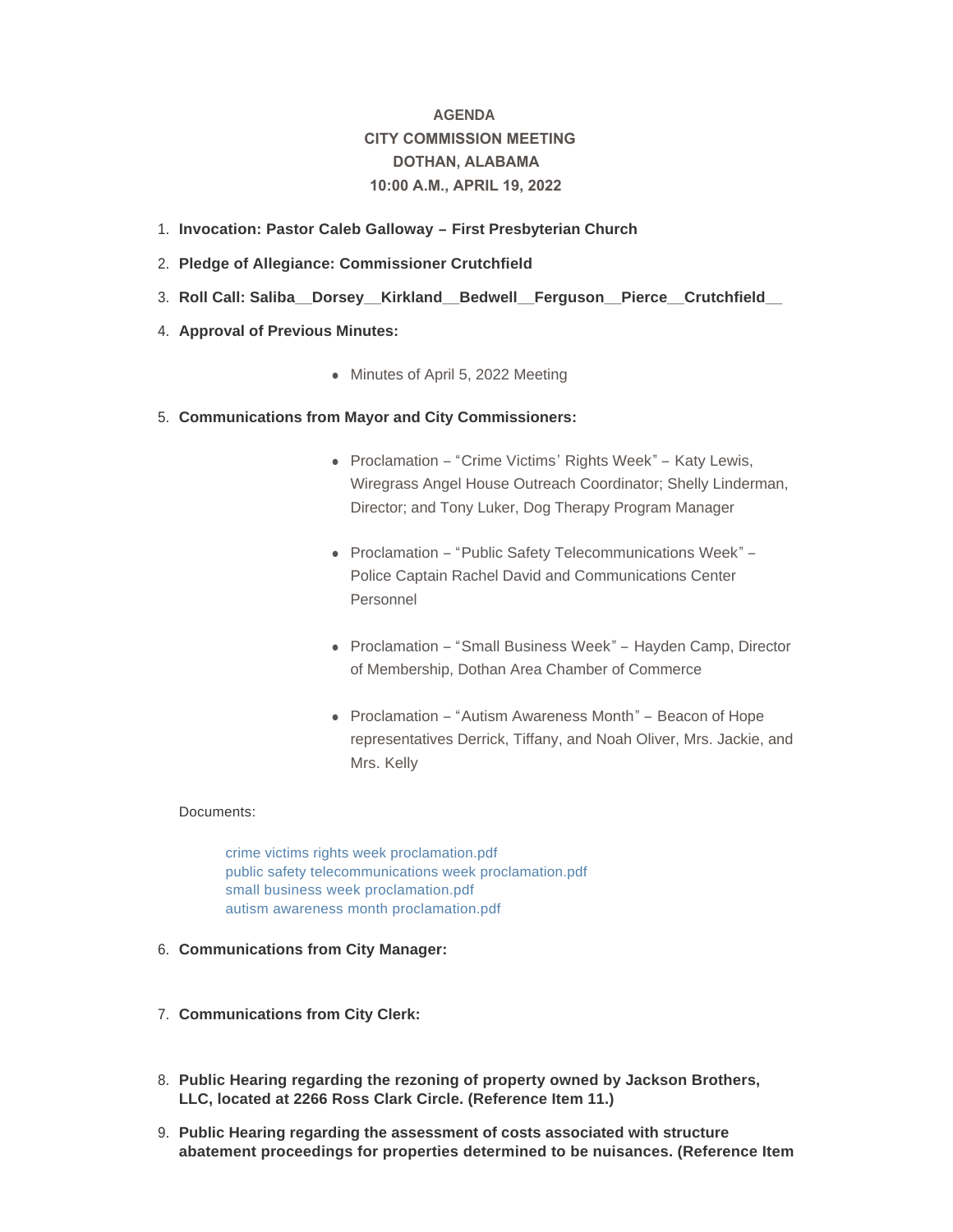- **12.)**
- **Rezoning property owned by SHB Investments, LLC, located in the 700 Block of Rowland Road, from R-1 (Residential, Single-Family, Low Density) District to R-4 (Residential, Attached Multi-Family, High Density) District (Tabled on April 5, 2022).** 10. Ord. No.

Documents:

# [rezoning shb investments llc 700 block rowland road.pdf](http://www.dothan.org/AgendaCenter/ViewFile/Item/7701?fileID=12328)

Rezoning property owned by Jackson Brothers, LLC, located at **2266 Ross Clark Circle, from B-2 (Highway Commercial) District and R-4 (Residential, Attached Multi-Family, High Density) District to B-2 District.** 11. Ord. No. Documents:

# [rezoning jackson brothers llc 2266 ross clark circle.pdf](http://www.dothan.org/AgendaCenter/ViewFile/Item/7702?fileID=12329)

**Confirming the costs incurred in structure abatement proceedings for certain properties determined to be nuisances and turning the costs over to the County Tax Collector so that the amounts can be added to the next regular bills for taxes levied against the respective lots and parcels of land.** 12. Res. No. Documents:

# [structure abatement cost assessment.pdf](http://www.dothan.org/AgendaCenter/ViewFile/Item/7703?fileID=12330)

**Rescinding Resolution No. 2020-345, a subrecipient agreement with the Cultural Arts Center to provide Community Development Block Grant funds for building improvements, to allow for the funding to be re-allocated through the competitive grant process.** 13. Res. No.

Documents:

# [rescinding res. no. 2020-345 cdbg subrecipient agreement.pdf](http://www.dothan.org/AgendaCenter/ViewFile/Item/7704?fileID=12331)

**Awarding the bid, entering into a contract, and issuing a notice to proceed to Perennial South, LLC, in the amount of \$241,950.00 for the Walton Park Pool Gutter Replacement Project.** 14. Res. No.

Documents:

# [perennial south walton park pool gutter replacement project.pdf](http://www.dothan.org/AgendaCenter/ViewFile/Item/7705?fileID=12332)

**Modifying the contract with Wyatt Sasser Construction for the Water World Renovations Phase II Project to include change orders resulting in a cost increase of \$70,525.00 for a total amended contract amount of \$2,697,360.00.** 15. **Res. No.** Documents:

# [wyatt sasser water world renovations phase ii project change orders.pdf](http://www.dothan.org/AgendaCenter/ViewFile/Item/7706?fileID=12333)

**Accepting a grant award from the State of Alabama Mutual Aid System (AMAS) for the purchase of equipment and training for the Heavy Rescue Team, Hazardous Materials Team, and Water Rescue Team in the amount of \$65,918.10, and appropriating funds for said grant.** 16. Res. No.

Documents: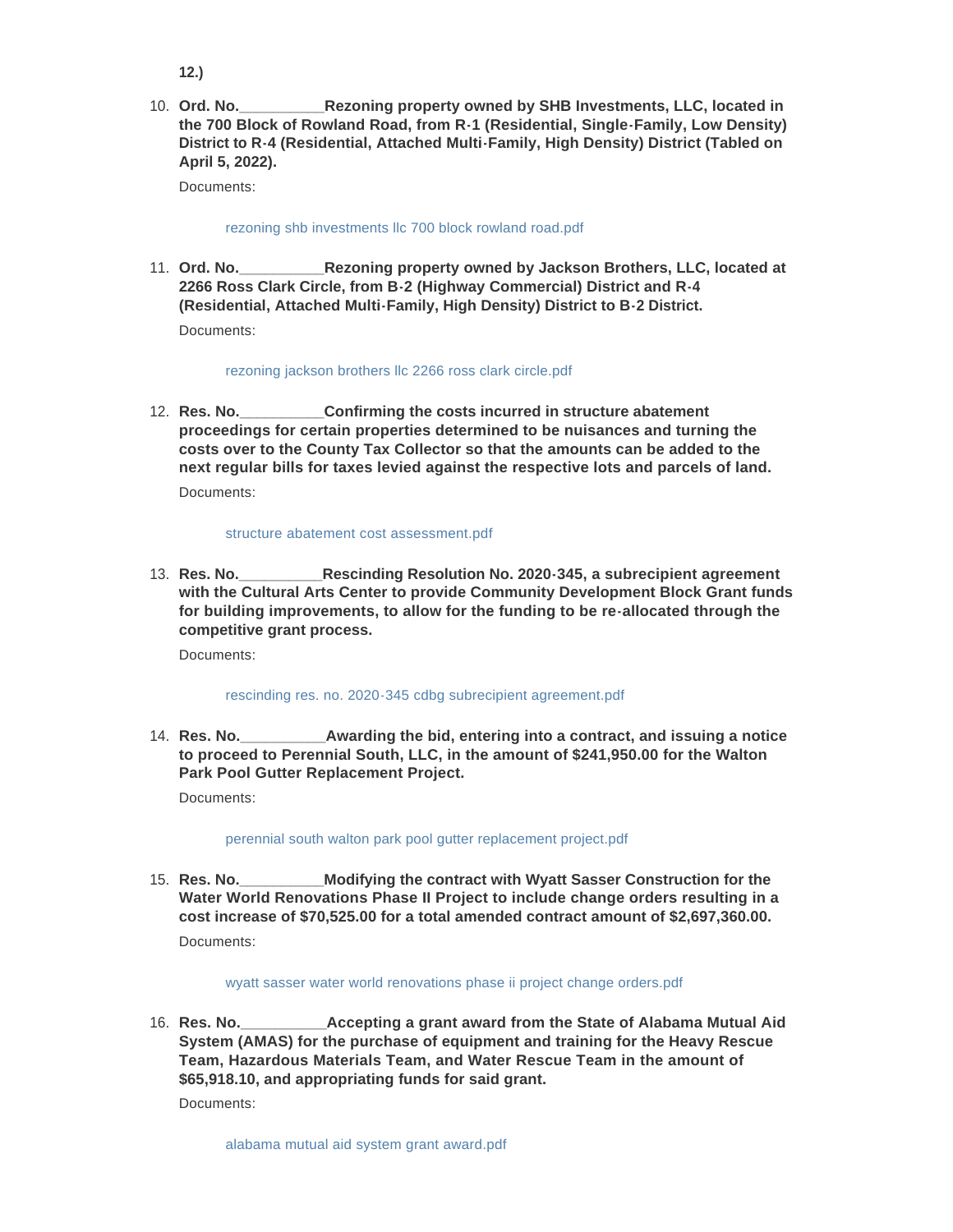**Entering into an agreement with Academy Sports + Outdoors for the sponsorship of the Dothan Leisure Services Youth Fishing Day event.** 17. **Res. No.** Documents:

#### [academy sports sponsorship agreement youth fishing day.pdf](http://www.dothan.org/AgendaCenter/ViewFile/Item/7708?fileID=12335)

**Entering into a Memorandum of Understanding with the Dothan Area Chamber Foundation and Visit Dothan related to the installation of artificial turf field at the former Grandview Elementary School property.** 18. **Res. No.** Documents:

#### [mou dothan area chamber foundation visit dothan grandview.pdf](http://www.dothan.org/AgendaCenter/ViewFile/Item/7709?fileID=12336)

**Entering into an agreement with Barge Design Solutions, Inc. for the design and construction administration for the installation of artificial turf at the former Grandview Elementary School property.** 19. **Res. No.** 

Documents:

# [barge design agreement turf grandview.pdf](http://www.dothan.org/AgendaCenter/ViewFile/Item/7710?fileID=12337)

**Approving the installation of traffic calming devices (speed) humps) on Timothy Road from Napier Field Road to Cathy Lou Road.** 20. Res. No. Documents:

[timothy road traffic calming devices speed humps.pdf](http://www.dothan.org/AgendaCenter/ViewFile/Item/7711?fileID=12338)

**\_\_Approving the installation of traffic calming devices (speed humps) on Rimson Road from West Selma Street to Valley Forge Road.** 21. **Res. No.** Documents:

#### [rimson road traffic calming devices speed humps.pdf](http://www.dothan.org/AgendaCenter/ViewFile/Item/7712?fileID=12339)

**\_\_Declaring certain personal property as obsolete and no longer needed for public or municipal purposes and authorizing the disposal of said property by whatever means is determined to be in the best interest of the City.** 22. Res. No. Documents:

#### [disposal of obsolete property.pdf](http://www.dothan.org/AgendaCenter/ViewFile/Item/7713?fileID=12340)

Approving payment of invoices for the month of March, 2022 in **the amount of \$15,849,260.99.** 23. Res. No.

Documents:

# [payment of invoices.pdf](http://www.dothan.org/AgendaCenter/ViewFile/Item/7714?fileID=12341)

**Res. No.\_\_\_\_\_\_\_\_\_\_Awarding bids and approving other purchases over \$15,000.00 by the City.** 24. Res. No.

Documents:

# [bids and other purchases.pdf](http://www.dothan.org/AgendaCenter/ViewFile/Item/7715?fileID=12342)

- **Approving advance travel requests for City employees.** 25. **Res. No.** 
	- Documents: